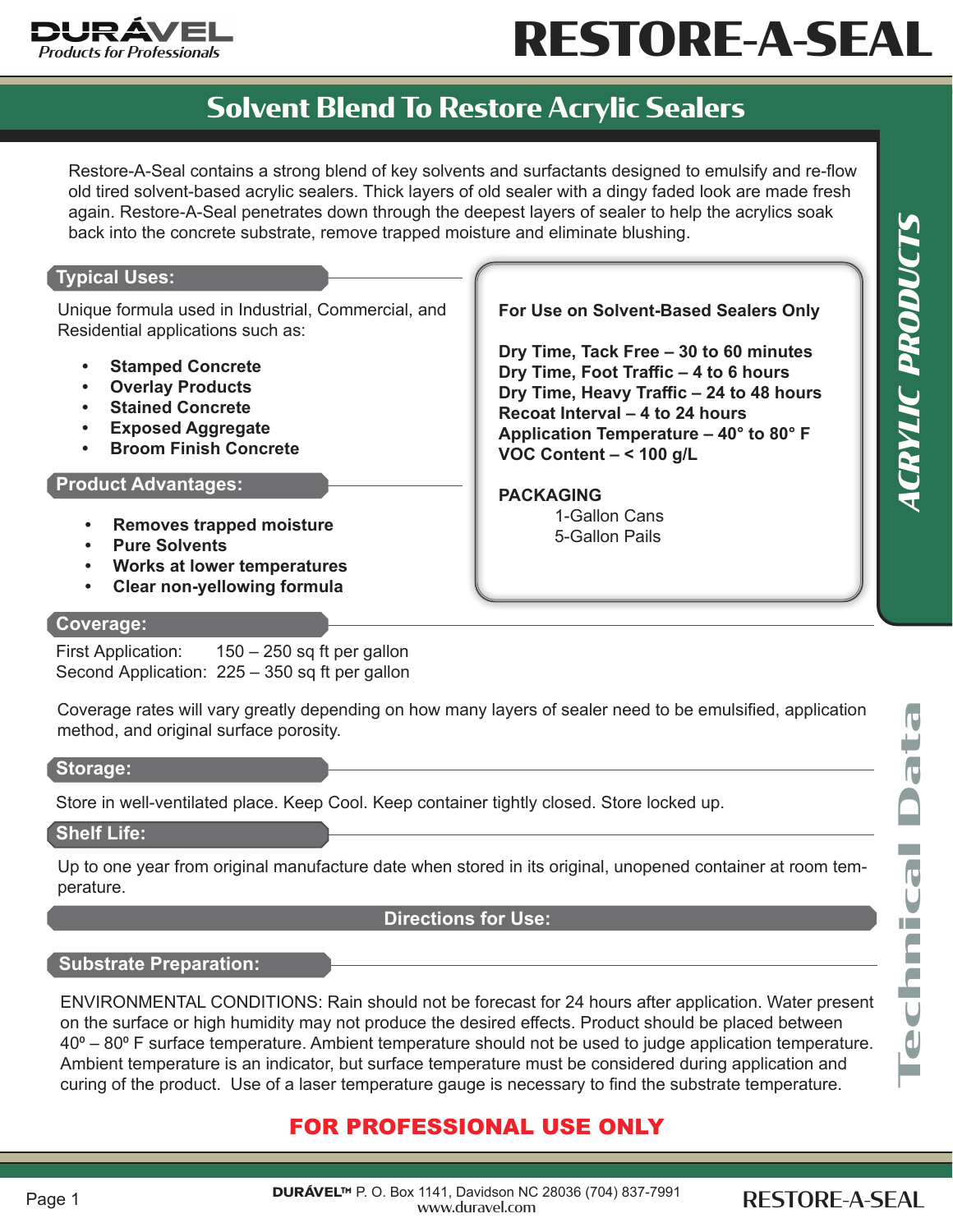#### SUBSTRATE PREPERATION CONTINUED:

If product is applied outside of these temperature parameters, the product that Restore-A-Seal is used on may not cure properly and will not meet specifications in hardness or chemical resistance. Temperature should also be maintained during the curing process to avoid later issues.

#### **Mixing Instructions:**

Material should be stirred well prior to application. Long term storage may allow material to separate.

#### **Application Instructions:**

Apply using a solvent-resistant sprayer designed for this use. Restore-A-Seal may also be rolled using a 1/2" or 3/4" nap roller. Solvent should be applied evenly to the surface and allowed to breakdown the existing sealer. Use enough product to completely re-wet the existing sealer through to the bottom layer. A second treatment may be applied 4 to 24 hours later with the same methods if needed. Allow the sealer 24 hours to dry before returning to foot traffic, 48 hours to heavy traffic.

#### **Maintenance:**

Use walk-off mats at entrances to keep the floor free of sand and abrasives to minimize scratching. Apply protective felt pads to furniture and fixtures prior to placing on the coating. Use a pH-balanced cleaner to remove light soils. A dilution of ammonia and water will clean most contaminants off the surface. Spills should be cleaned promptly to prevent long term staining. Citric based cleaners should not be used.

#### **Clean Up:**

Clean tools with Xylene

#### **Slip Resistance Disclaimer:**

Notice: The Occupational Safety and Health Administration (OSHA) and the American Disabilities Act (ADA) have set enforceable standards for slip-fall protection on walking surfaces. The ADA standards are the more stringent and require a minimum coefficient of friction (CoF) on level walking surfaces of 0.6 and on ramped walking surfaces of 0.8. The system applicator / end user assumes all responsibility to provide a flooring system that meets all current safety standards. Neither Durável nor its selling agents will be responsible for any injury that may be incurred in a slip-fall accident. Furthermore, Durável recommends the use of slip-resistant aggregate in all coatings or floor systems that could possibly be exposed to wet conditions or become contaminated with oils, grease or other lubricants. Refer to the technical data sheet on acrylic wax floor finishes that meet requirements for ASTM D2047.

#### **Limitations**:

This product is not intended for public use and is intended for use by qualified contractors and installers with proper experience and training in the use of these products, and that have read the complete safety data sheet. Apply product only when substrate and ambient temperatures are within the accepted range and to substrates that are a minimum of five degrees above dew point and will remain so during product cure. During application and cure protect product from all contaminants and traffic.

#### **Disposal:**

Disposal of product and packaging should be in accordance with applicable regional, national and local laws and regulations.